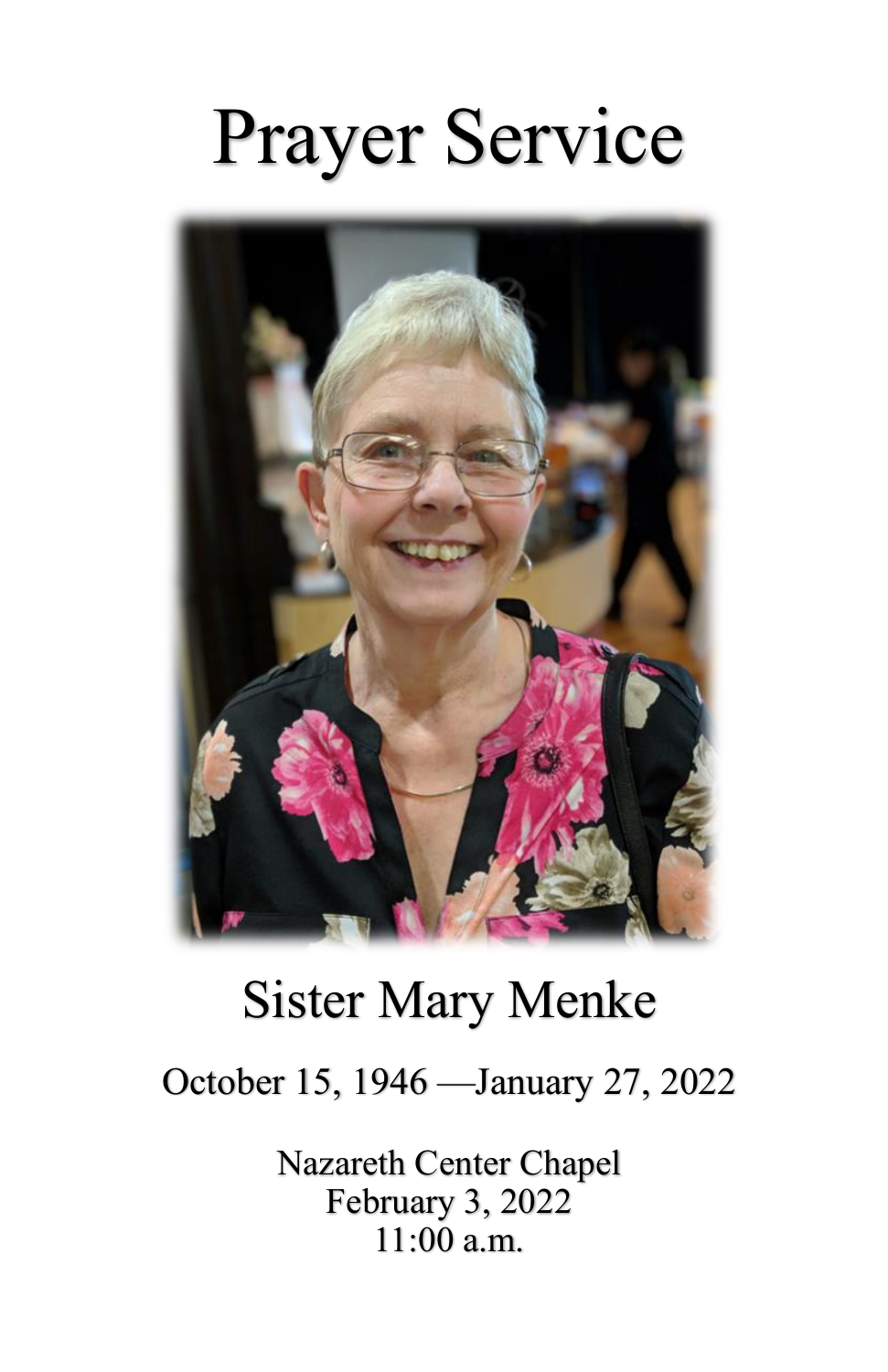#### **Welcome**

### **Opening Song:** *We Are Many Parts* BB #586

**Leader:** God of faithfulness, you have called Sister Mary home with you. May we hold her memory with gratitude and live in the hope of the eternal kingdom where you will bring us together again. We ask this through Christ our Lord.

**All:** Amen

#### **Pslam 139**

#### **Antiphon**: **All God, You know where I have been.**

- <sup>1</sup> You search me, Lord, and know me. Wherever I sit or stand, you read my inmost thoughts. Whenever I walk or rest, you know where I have been.
- <sup>2</sup> Before a word slips from my tongue, Lord, you know what I will say. You close in on me, pressing your hand upon me. All this overwhelms me too much to understand!
- <sup>1</sup> Where can I hide from you? How can I escape your presence? I scale the heavens, you are there! I plunge to the depths, you are there!
- <sup>2</sup> If I fly toward the dawn, or settle across the sea, even there you take hold of me, your right hand directs me.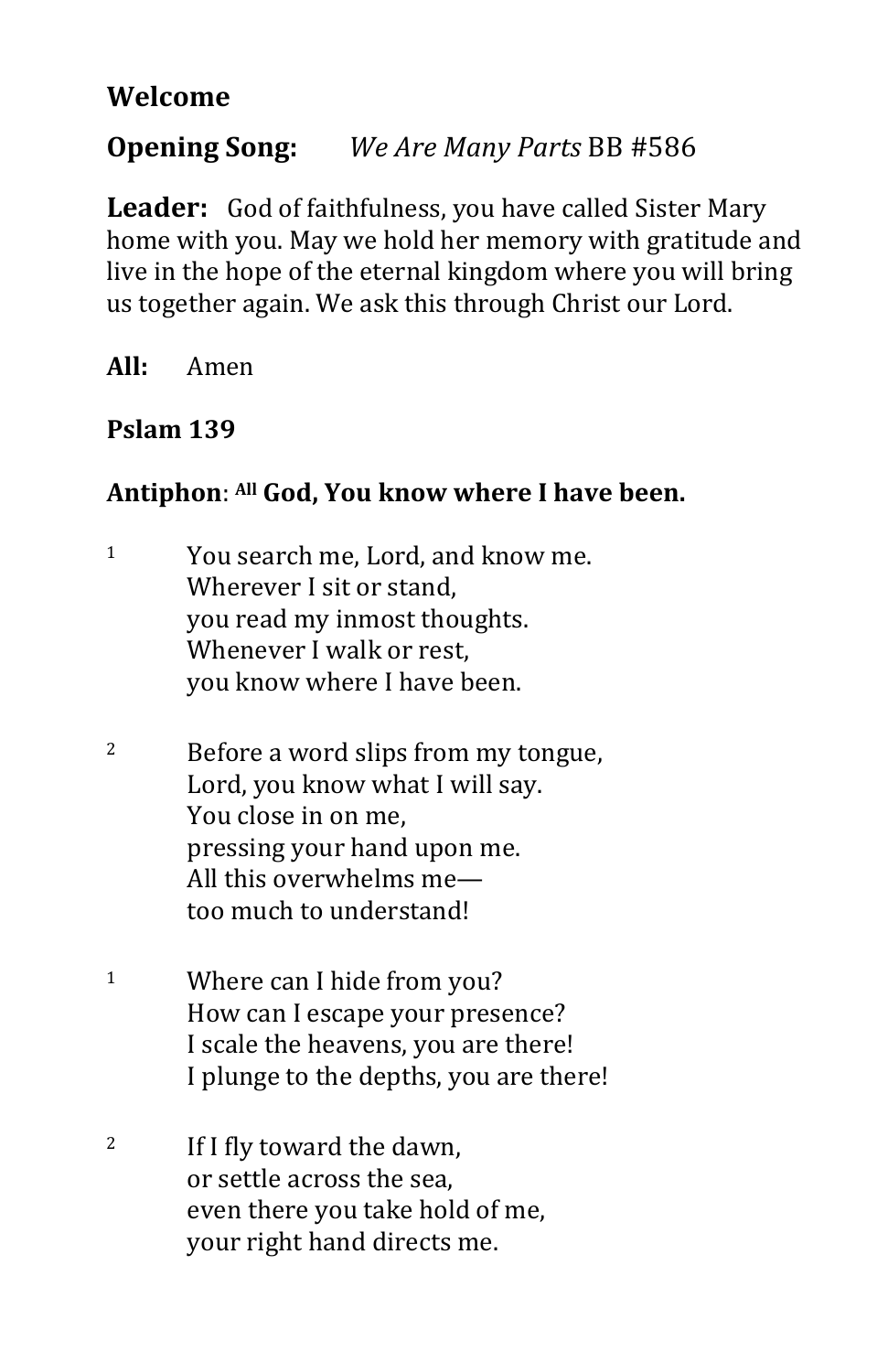- $1$  If I think night will hide me and darkness give me cover, I find darkness is not dark. For your night shines like day, Darkness and light are one.
- <sup>2</sup> You created every part of me, knitting me in my mother's womb. For such handiwork, I praise you. Awesome this great wonder! I see it so clearly!
- <sup>1</sup> You watched every bone taking shape in secret, forming in the hidden depths. You saw my body grow according to your design.
- <sup>2</sup> You recorded all my days before they ever began. How deep are your thoughts! How vast their sum! Like countless grains of sand, well beyond my grasp.

#### **Antiphon: All God, You know where I have been.**

**Reading:** From Julian of Norwich

#### **Sharing of Memories/Stories**